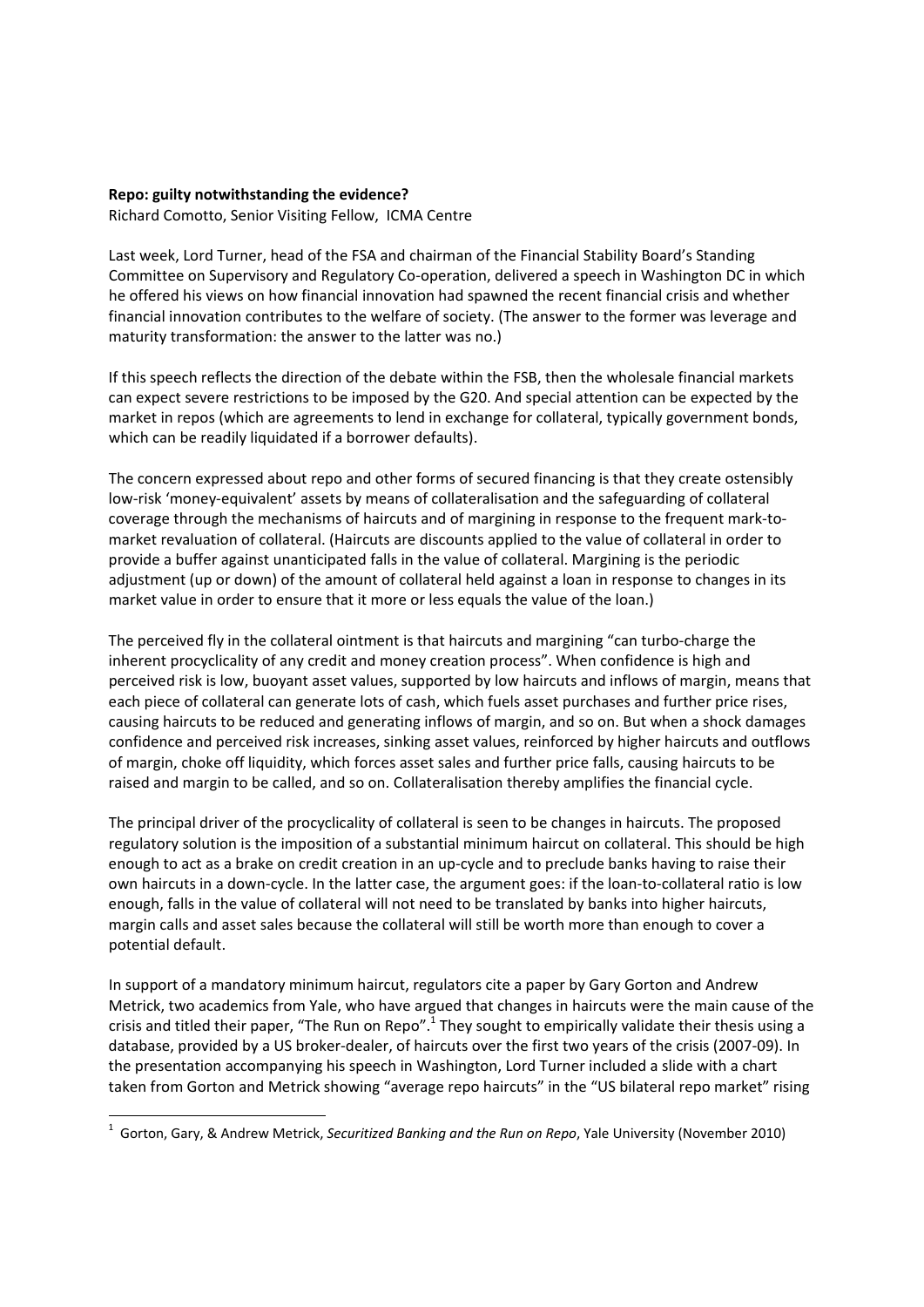from 0% before July 2007 to 45% by September 2008. Conclusive evidence, surely, of the procyclical nature of haircuts?

In fact, there is a serious flaw in this haircut‐driven run on repo thesis. The haircut data on which Gorton and Metrick based their conclusions was only for collateral in the form of structured securities (CDOs, CLOs, etc). Such collateral was a modest proportion of the US repo market even before the crisis. They also ignored the tri-party segment of the repo market (where third-party custodians manage the collateralisation and settlement of repos on behalf of banks). This accounts for 60% or more of US repo and is largely collateralised by US Treasuries, Agencies and MBS, for which haircuts are much lower and asset values were not impacted by the crisis to anything like the degree as structured securities. Moreover, the Fed‐sponsored Taskforce on Triparty Repo Infrastructure reported that haircuts in that sector did not change much during 2007‐09. By trying to use their data on structured securities to explain the systemic crisis, Gorton and Metrick took what may well be a valid scenario within a narrow segment of the repo market and speciously extrapolated it across the rest of the repo market in the face of the evidence.

To try extrapolating this thesis across the European repo market is even more implausible. In contrast to the US, haircuts have not been a standard feature of the European repo market, at least outside triparty and CCP-cleared transactions. In a recent paper, I attempted to calibrate the likely impact of the Gorton-Metrick model in Europe.Using a survey of haircuts in 2007 and 2009 by the Committee on the Global Financial System (CGFS), <sup>2</sup> weighted by data on the size and composition of the European repo market from the survey conducted semi-annually by the International Capital Market Association ICMA), I demonstrated that changes in haircuts could explain less than 3 percentage points of the 28% deleveraging of the repo market between 2007 and 2009. $3$ 

It is also noteworthy that the CGFS reported that haircuts on both sides of the Atlantic did not increase much in aggregate over 2007‐09 and that the drop in liquidity was driven by traditional reactions to heightened risk perceptions: the withdrawal or contraction of credit lines. Clearly, a minimum mandatory haircut would not stop this type of response, a point conceded by the CGFS.

Further insight into what actually happened in the US repo market is provided by a masterful piece of research published by US academics, Krishnamurthy, Nagel and Orlov.<sup>4</sup> They ploughed, among other things, through regulatory returns to the SEC by US money market mutual funds and drew on other data to include securities lenders re-investing cash collateral. These investors have supplied about two-thirds of the estimated funding of the shadow banking sector (some USD 940 billion in Q2 2007). Some 15‐20% of their investments were in repo. Only 3% of non‐Agency MBS and ABS (a wider definition of structured securities than Gorton and Metrick) were taken as repo collateral. While these securities eventually became ineligible as collateral, their disappearance accounted for only about 10% of the loss of financing suffered by issuers of these securities and only happened in the latter stages of the crisis. There was no contraction in repo volumes in Treasuries and Agencies, and no increase in the haircuts for these securities. Even the haircuts demanded for non‐government collateral in the triparty market only

<sup>2</sup> BIS Committee on the Global Financial System (CGFS) Paper No.36 on *The role of margin requirements and* haircuts in procyclicality (March 2010).<br><sup>3</sup> Comotto, Richard, *Initial margins and haircuts in the repo market*, ICMA (February 2012).<br><sup>4</sup> Krishnamurthy, Arvind, Stefan Nagel and Dmitry Orlov, Sizing Up Repo, NBER and Sta

<sup>2011).</sup>